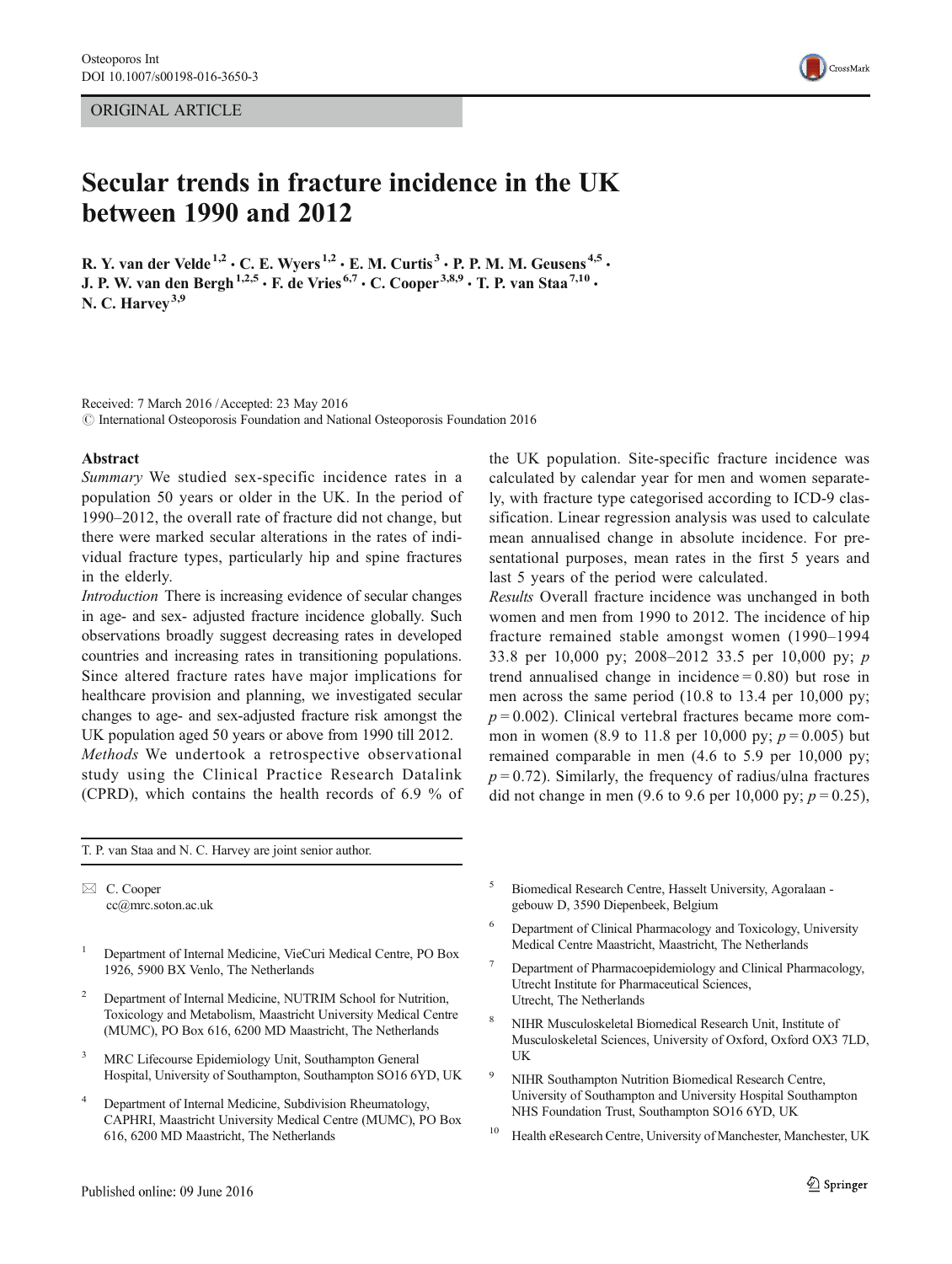but, in contrast, became less frequent in women (50.4 to 41.2 per 10,000 py;  $p = 0.001$ ). Secular trends amongst fractures of the carpus, scapula, humerus, foot, pelvis, skull, clavicle, ankle, patella, and ribs varied according to fracture site and sex.

Conclusion Although overall sex-specific fracture incidence in the UK population 50 years or over appears to have remained stable over the last two decades, there have been noticeable changes in rates of individual fracture types. Given that the impact of a fracture on morbidity, mortality, and health economy varies according to fracture site, these data inform the provision of healthcare services in the UK and elsewhere.

Keywords Epidemiology . Fracture . Incidence . Osteoporosis . Secular trends

# Introduction

Accurate characterisation of time-trends in fracture incidence is important for the prediction of the healthcare burden associated with such events and to provide a platform on which to study factors influencing such alterations [[1\]](#page-8-0). Future projections are dependent on the ageing of populations and are known to be highly sensitive to secular changes in age-adjusted incidence rates [\[2,](#page-8-0) [3](#page-8-0)]. Secular trends in fracture incidence at a single anatomical location have been studied widely across the world, with hip being the site most frequently investigated. Such studies have been recently summarised [\[1](#page-8-0)] and have generally revealed an increase in age- and sex-adjusted incidence of hip fracture in the developed world until the last few decades [[4\]](#page-8-0), followed by either a plateau [[5](#page-8-0), [6\]](#page-8-0) or a decrease [\[7](#page-8-0), [8](#page-8-0)]. In contrast, in the developing world, hip fracture incidence rates are still increasing [\[9\]](#page-8-0), except in some heavily urbanised areas [\[10](#page-8-0)]. Documentation of longterm secular trends for non-hip fractures is sparse [\[11](#page-8-0)–[18](#page-8-0)], and very few studies have been able to simultaneously explore secular trends amongst a comprehensive range of individual fracture sites [\[19](#page-8-0), [20](#page-8-0)]. Given that nonhip fractures accounted for 52.7 % of the total economic impact of osteoporotic fracture in the UK in 2010 [[21\]](#page-8-0) and that the majority of major osteoporotic fractures are associated with a marked relative reduction in survival [\[22\]](#page-8-0) and substantial morbidity for individuals [[23](#page-8-0)], it is clearly important to characterise such alterations beyond hip fracture. We therefore aimed to describe secular trends for fracture in the population aged 50 years or above, stratified by sex and fracture location, from 1990 until 2012, using the UK Clinical Practice Research Datalink.

### **Methods**

### Data sources

We conducted a retrospective observational study using data from the Clinical Practice Research Datalink (CPRD), formerly known as the General Practice Research Database. In the universal healthcare system in the UK (the National Health System, NHS), general practitioners (GPs) play a pivotal role, providing primary healthcare for 98 % of the population and referring patients for specialist consultations or hospital admissions. The medical records of the GPs contain prospective information on demographics, prescriptions and diagnoses made by GPs and diagnoses from specialist consultations, outpatient visits and hospitalisations [\[24\]](#page-8-0). The CPRD covers over 11.3 million individuals from 674 practices in the UK. Around 4.4 million individuals are active (alive, currently registered) and meet quality criteria, accounting for approximately 6.9 % of the UK population [[25\]](#page-8-0). The cohort has been shown to be broadly representative of the UK population in terms of age, sex and ethnicity when compared with the UK census in 2011 [[25\]](#page-8-0), and the body mass index distribution is comparable to that in the Health Survey for England in most patient subgroups [[25\]](#page-8-0).

Clinical data for each patient are captured and stored in CPRD using Read codes for disease or causes of morbidity or mortality, which are cross-referenced to the International Classification of Diseases 9th edition (ICD-9) [\[26](#page-9-0)]. The database contains information on both hospital admissions and hospital outpatient attendances, for example those at an Emergency Department. Information including date of attendance and diagnosis is passed from the hospital to the general practitioner, coded and recorded in the database. Data quality assessments are performed at the practice level [[24](#page-8-0)]. Independent validation studies have reported that the clinical data in the CPRD are in general of high quality, including reliable recording of fracture events [\[27](#page-9-0)]. This research was conducted in accordance with the principles of the Helsinki Declaration, and the protocol for this study was approved by CPRD's Independent Scientific Advisory Committee. All data on patients were stored anonymously in CPRD and, therefore, informed consent was not required for this study.

### Study population

The study population consisted of women and men who were 50 years or older and were registered at a participating GP practice. Fracture types were classified according to the ICD-9 classification including the following categories: skull (800–804), clinical vertebra (805,806), rib (807), pelvis (808), clavicle (810), scapula (811), humerus (812), radius/ulna (813), carpus (814–817), femur/hip (820,821), patella (822), tibia/fibula (823,824), foot (825, 826) and unspecified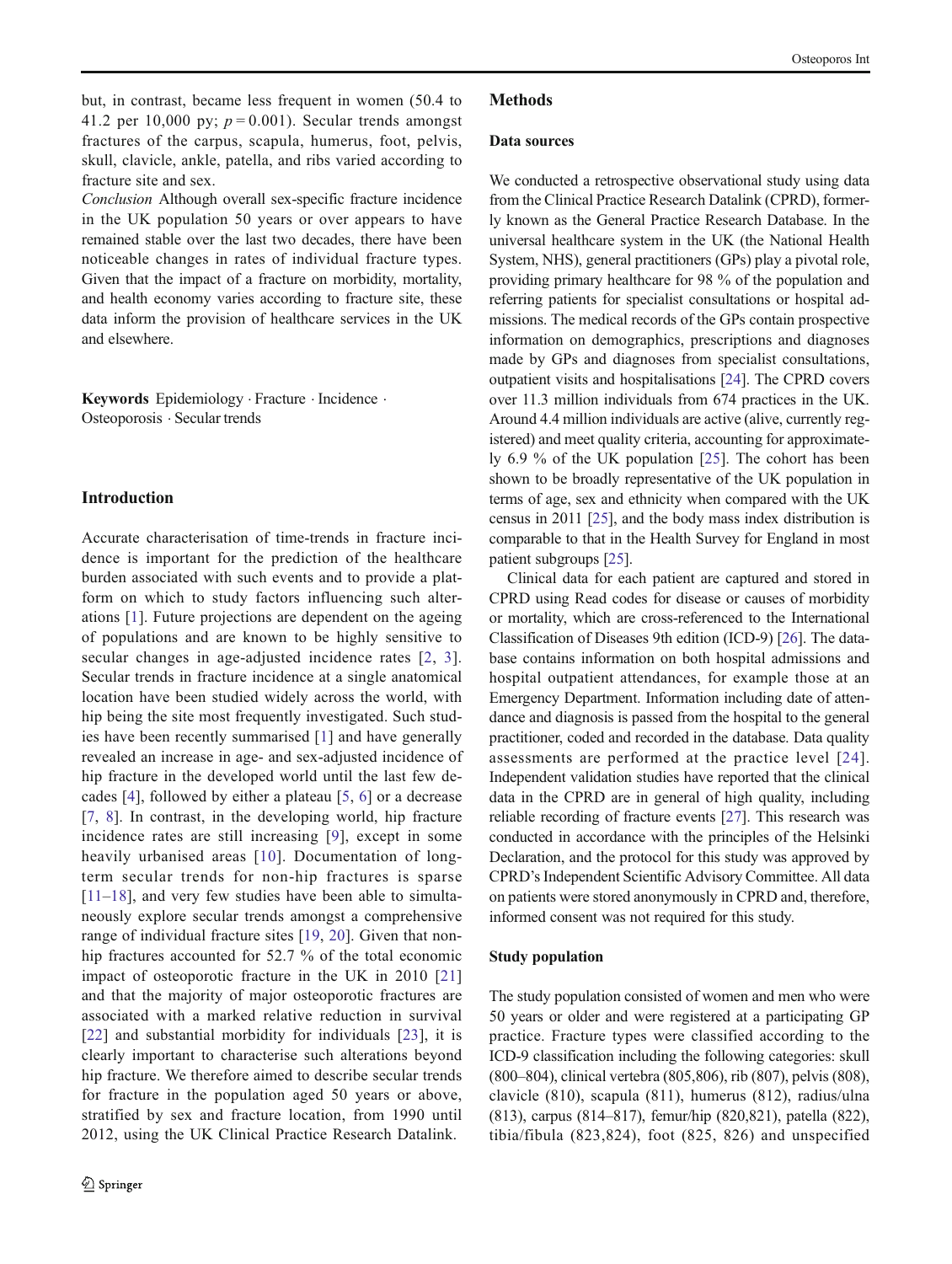fractures (808, 818, 819, 827–829). Participants were followed from entry into the database until the occurrence of fracture or censoring (death, withdrawal from the database or the end of data collection), whichever came first. Fractures were studied individually and as "all fractures". For ease of illustration by individual fracture type, fractures were grouped as "osteoporotic" (hip/femur, humerus, pelvis, vertebra, radius/ ulna, rib) and non-osteoporotic (foot, tibia/fibula, clavicle, skull, ankle, carpus, scapula, patella). In CPRD, as in many similar datasets, differentiation of two distinct fracture events at the same site, from one fracture event recorded twice, is extremely difficult. In order to prevent double-counting, the incidence analyses were therefore based on the first-ever occurrence of a fracture at a particular location. If an individual had multiple records of fractures at the same location, only the first record was used in the incidence rate calculation.

### Statistical analysis

Age- and sex-specific fracture incidence rates were calculated for all and individual fracture types. Data on the dates of start and end of follow-up and the date of any fractures were available for all patients in CPRD. However, the size of the database (including records of around 4.4 million individuals) prohibited the practical use of the exact person time, so pragmatically, we counted the number of patients who were enrolled in CPRD at each midyear point (stratified by age and sex) providing the sum of follow-up. We also counted the number of patients who suffered a fracture. The fracture incidence was then calculated by dividing the sum of patients with a fracture by the sum of person-time follow-up for each calendar year. In order to illustrate whether there was, overall, a statistically significant change in fracture rates over the full calendar period, we used linear regression to calculate the mean annualised change in absolute incidence and to test for trend by calendar year. For ease of presentation, we also calculated the mean incidence in the first 5 years of follow-up (1990–1994) and in the last 5 years (2008–2012) of follow-up. Analyses were performed using SAS 9.3 (SAS Institute Inc., Cary, North Carolina, USA) and Stata 13.1 (Statacorp, College Station, Texas, USA).

### **Results**

# All fractures

From 1990 to 2012, a total of 182,907 fractures were recorded in women aged 50+ years and 73,718 fractures in men aged 50+ years, during 11,642,110 person-years (py) and 10,247, 651 py follow-up, respectively. Overall, in women, the annual incidence of fracture remained unchanged, such that the mean incidence over the first 5 years of follow-up was 168/10,000 and  $170/10,000$  py in the final 5-year period (p trend = 0.94). Amongst men, although the rate was greater in the last 5 years compared with the first 5 years (79 vs  $75/10,000$  py), there was no evidence of a linear trend by calendar year ( $p$  trend = 0.50) (Table [1](#page-3-0)).

# Site specific secular changes

The secular patterns varied by individual fracture site and by sex and are illustrated graphically in Fig. [1](#page-4-0). Table [1](#page-3-0) summarises the mean incidence in the first and last 5 years of follow up together with the mean annualised absolute change and  $p$ (test for trend). This reveals that amongst women, fractures of the carpus, scapula, humerus, foot, vertebrae, pelvis and tibia/ fibula became more common from 1990 to 2012. In contrast, there was a decrease in rates of radius/ulna, patella and rib fractures, with no change in rates of fracture at the hip/femur, clavicle, ankle and skull. Amongst men, there was also a decrease in rates of skull, patella and rib fractures but no change in rates of fracture at the radius/ulna, vertebrae and the foot. Fracture rates of the clavicle, humerus, ankle, scapula, hip/ femur, carpus and tibia/fibula all increased over the period of 1990–2012 in men.

### Secular changes in men and women stratified by age

Figures [2](#page-5-0) and [3](#page-6-0) demonstrate the secular changes in fracture incidence at the hip/femur, vertebra and distal forearm for men and women separately, stratified by 5-year age bands. These reveal that fracture rates appeared relatively constant at all ages for distal forearm fracture. At ages above 75 years, vertebral fracture rates rose in both sexes, but a similar rise in hip fracture incidence was observed only in men 85+ years and women 90+ years.

## **Discussion**

Overall, sex-specific fracture incidence in the UK population 50 years or over appears to have remained stable over the last two decades, but this encompasses much variation in fracture incidence according to sex and fracture site. Thus, for example, rates of hip fracture remained stable in women, but increased amongst men. In contrast, rates of vertebral fracture rose in women but overall did not change in men. Incidence of radius/ulna fractures remained stable in men but decreased in women. Rates of hip and vertebral fracture rose particularly in the oldest individuals. Given that the impact of a fracture on morbidity, mortality and health economy varies according to fracture site and that populations are generally ageing, these data clearly inform the provision of healthcare services in the UK and are likely to be of relevance in similar countries elsewhere.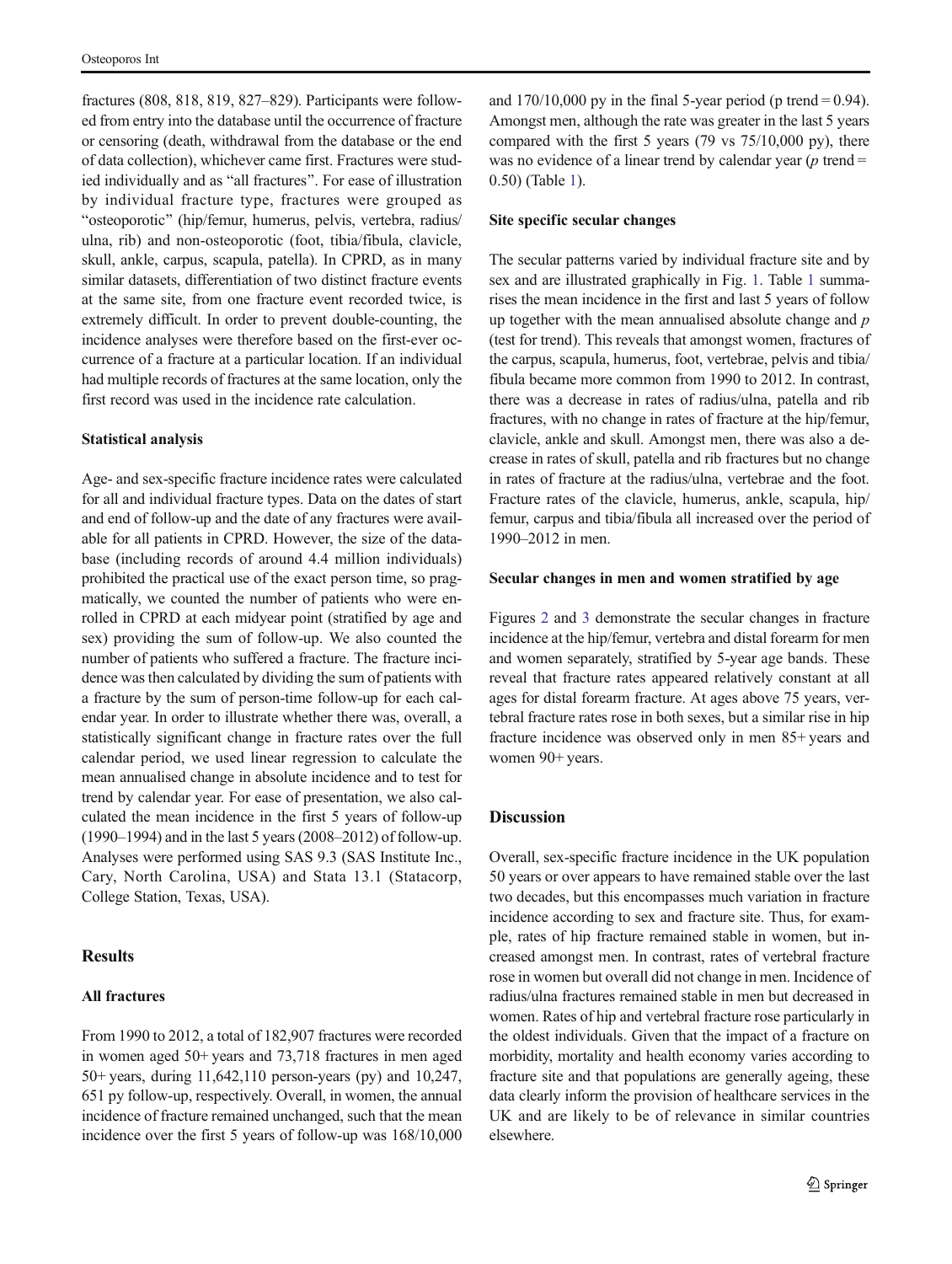<span id="page-3-0"></span>Table 1 Mean annual incidence rates (per 10,000 person-years (py)) in 1990–1994 and 2008– 2012 and annualised mean change in absolute incidence rates with test for trend across calendar years

| Fracture     | Incidence/10,000<br>py 1990-1994 | Incidence/10,000<br>py 2008-2012 | Annualised incidence<br>change/10,000 py | $p$ for trend |
|--------------|----------------------------------|----------------------------------|------------------------------------------|---------------|
| Women        |                                  |                                  |                                          |               |
| Increase     |                                  |                                  |                                          |               |
| Carpus       | 9.7                              | 18.3                             | 0.445                                    | < 0.001       |
| Scapula      | 0.9                              | 1.3                              | 0.025                                    | 0.003         |
| Humerus      | 17.7                             | 25.2                             | 0.384                                    | < 0.001       |
| Foot         | 12.2                             | 16.1                             | 0.181                                    | 0.001         |
| Vertebrae    | 8.9                              | 11.8                             | 0.122                                    | 0.005         |
| Pelvis       | 6.0                              | 7.4                              | 0.085                                    | 0.001         |
| Tibia/fibula | 8.2                              | 8.8                              | 0.071                                    | 0.001         |
| No change    |                                  |                                  |                                          |               |
| All          | 168.2                            | 170.0                            | $-0.034$                                 | 0.935         |
| Skull        | 3.6                              | 2.9                              | $-0.017$                                 | 0.280         |
| Clavicle     | 2.6                              | 3.6                              | 0.033                                    | 0.077         |
| Ankle        | 13.0                             | 15.4                             | 0.010                                    | 0.889         |
| Hip/femur    | 33.8                             | 33.5                             | 0.013                                    | 0.798         |
| Decrease     |                                  |                                  |                                          |               |
| Radius/ulna  | 50.4                             | 41.2                             | $-0.574$                                 | 0.001         |
| Patella      | 2.5                              | 2.0                              | $-0.022$                                 | 0.019         |
| Rib          | 9.9                              | 5.6                              | $-0.251$                                 | < 0.001       |
| Men          |                                  |                                  |                                          |               |
| Increase     |                                  |                                  |                                          |               |
| Clavicle     | 2.2                              | 3.7                              | 0.076                                    | < 0.001       |
| Humerus      | 5.8                              | 9.6                              | 0.119                                    | 0.048         |
| Ankle        | 5.3                              | 7.5                              | 0.108                                    | < 0.001       |
| Scapula      | 0.8                              | 1.0                              | 0.017                                    | 0.010         |
| Hip/femur    | 10.8                             | 13.4                             | 0.116                                    | 0.002         |
| Carpus       | 8.9                              | 10.9                             | 0.110                                    | 0.001         |
| Tibia/fibula | 4.2                              | 4.8                              | 0.057                                    | 0.001         |
| No change    |                                  |                                  |                                          |               |
| All          | 74.8                             | 78.9                             | $-0.181$                                 | 0.496         |
| Radius/ulna  | 9.6                              | 9.6                              | $-0.090$                                 | 0.251         |
| Vertebrae    | 4.6                              | 5.9                              | $-0.020$                                 | 0.718         |
| Pelvis       | 1.5                              | 2.0                              | 0.009                                    | 0.496         |
| Foot         | 6.9                              | 6.9                              | 0.006                                    | 0.796         |
| Decrease     |                                  |                                  |                                          |               |
| Skull        | 3.4                              | 2.6                              | $-0.033$                                 | 0.046         |
| Rib          | 12.3                             | 7.0                              | $-0.307$                                 | < 0.001       |
| Patella      | 1.0                              | 0.8                              | $-0.015$                                 | 0.007         |

Amongst women and men

The hip is the site of fracture which has most often been characterised in studies of secular variation in fracture rates. The stable rates of hip fracture amongst women that we observed in the present study are consistent with many other studies of populations in the developed world, some of which have even documented a decline in age- and sex-adjusted rates [\[1](#page-8-0)]. Thus, studies in USA [\[7](#page-8-0)], Canada [[8\]](#page-8-0), Austria [[28](#page-9-0)], France [\[29\]](#page-9-0), Australia [\[30](#page-9-0)] and New Zealand [\[31\]](#page-9-0) have demonstrated

declining age- and sex-specific rates of hip fracture over recent decades, often following an increase in rates in the decades prior. In the UK, a plateau in rates of age-adjusted hospital admission for hip fracture [\[32\]](#page-9-0) was observed over the years 1989 to 1998. A similar plateau in the incidence of hip fracture has been documented in recent studies from Scandinavia [[6,](#page-8-0) [33\]](#page-9-0) and Central Europe [\[34](#page-9-0)–[36\]](#page-9-0). However, in transitioning populations, there is evidence of increasing age- and sex-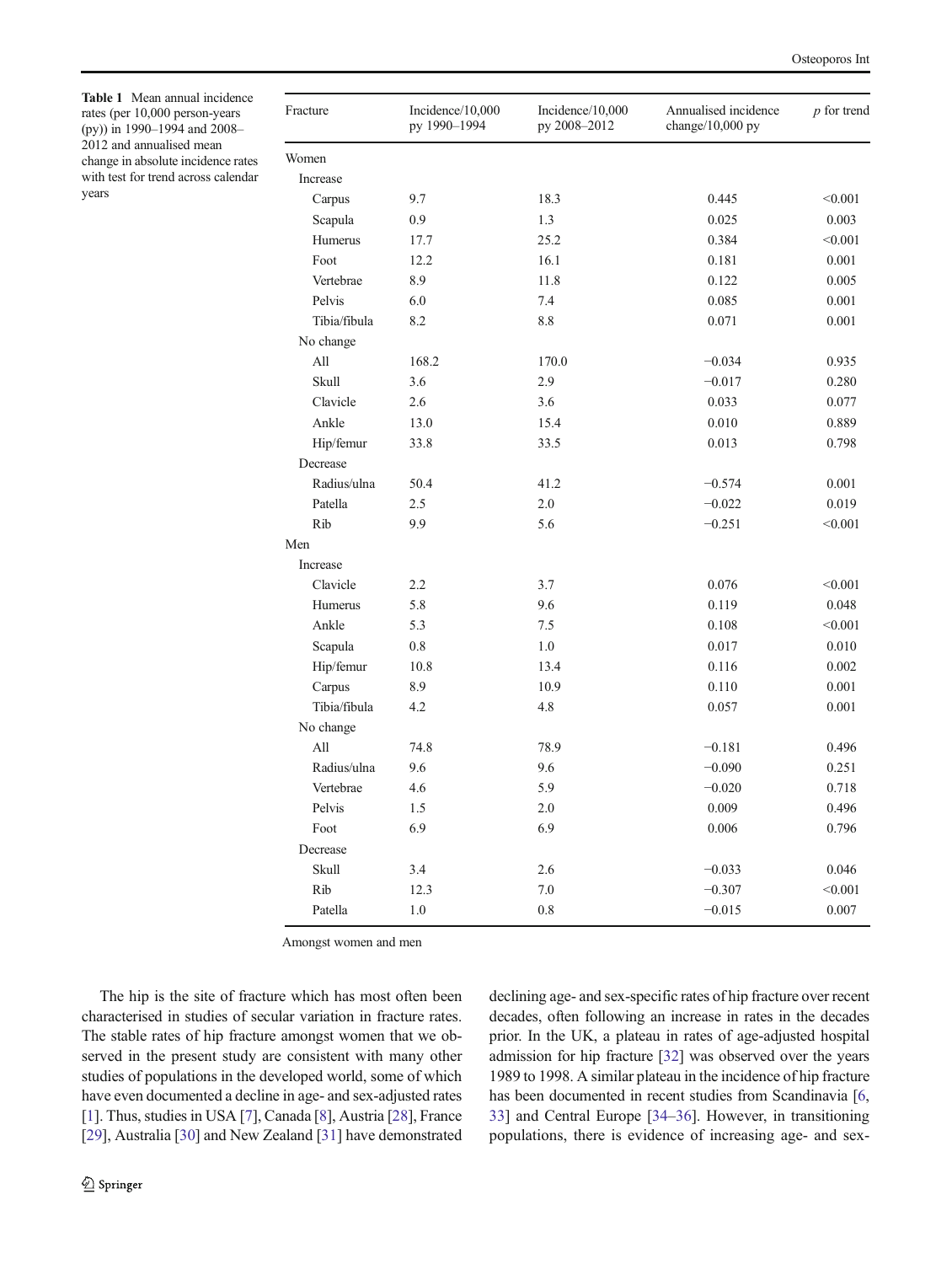<span id="page-4-0"></span>Osteoporos Int



Fig. 1 Yearly incidence rates in the years 1990 to 2012 of a osteoporotic fractures and b other fracture sites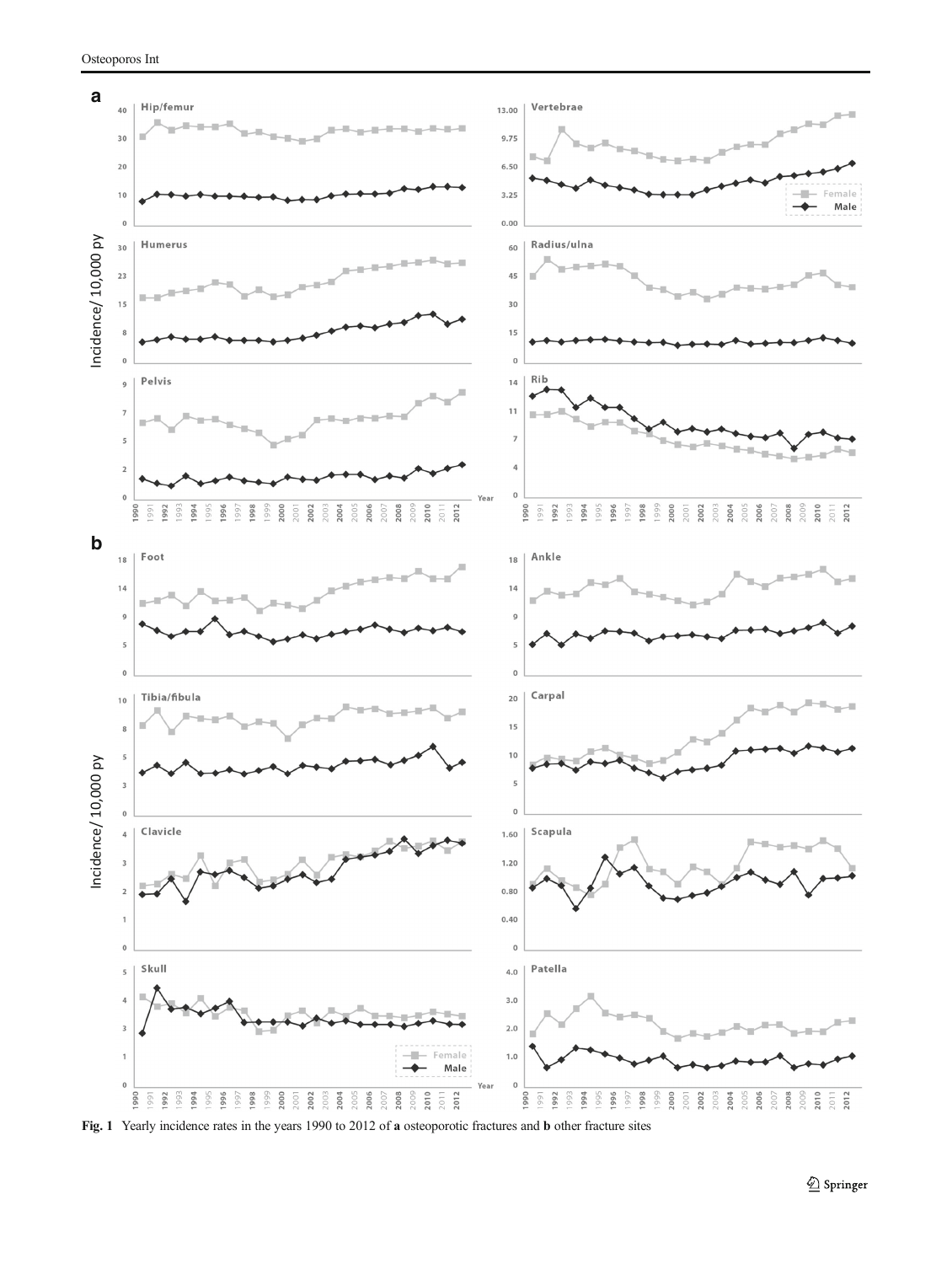<span id="page-5-0"></span>

Fig. 2 Incidence (per 10,000 py) of distal forearm, vertebral and hip fractures in women 1990–2012 in the UK, stratified by 5-year age band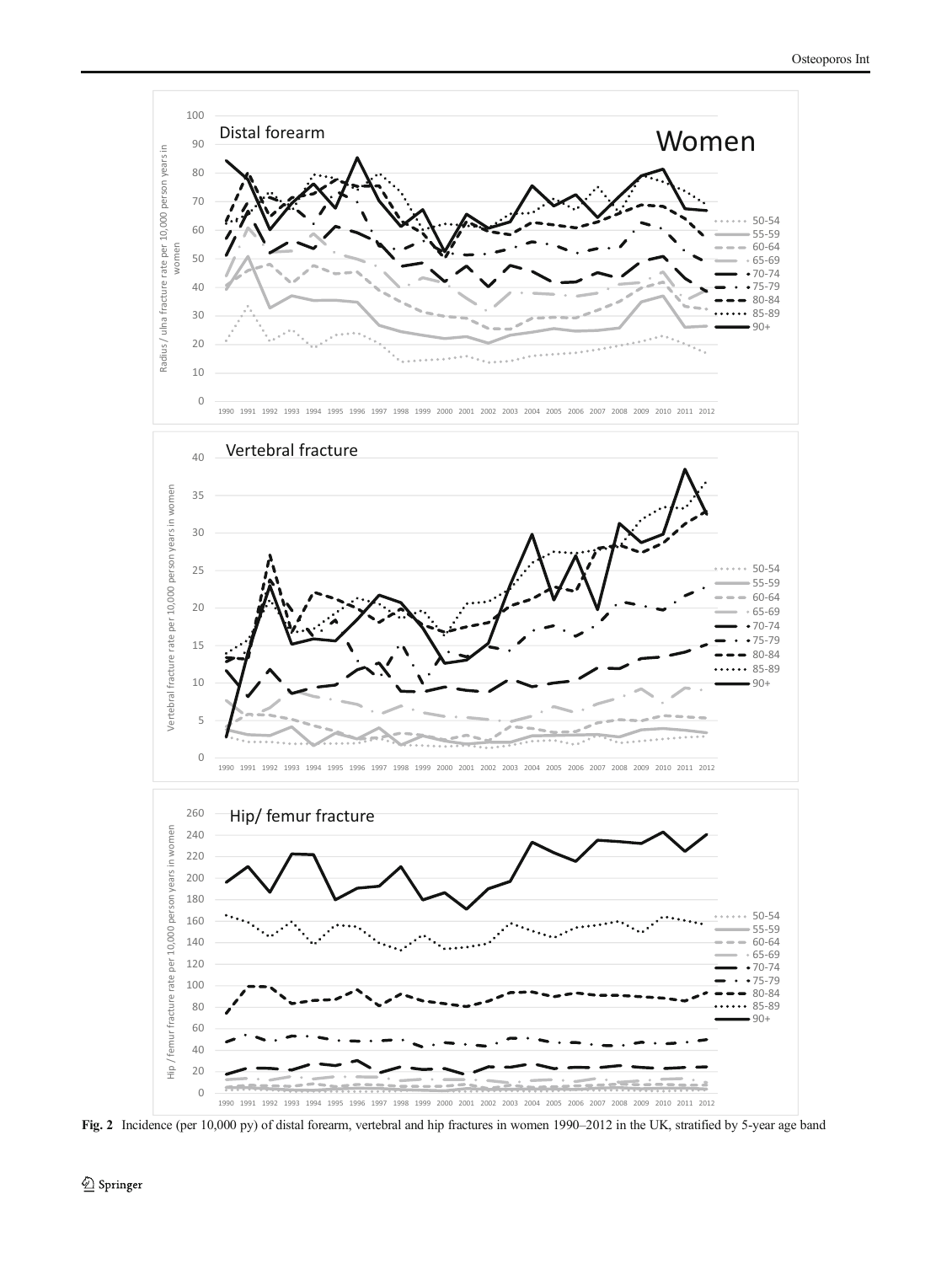<span id="page-6-0"></span>

Fig. 3 Incidence (per 10,000 py) of distal forearm, vertebral and hip fractures in men 1990–2012 in the UK, stratified by 5-year age band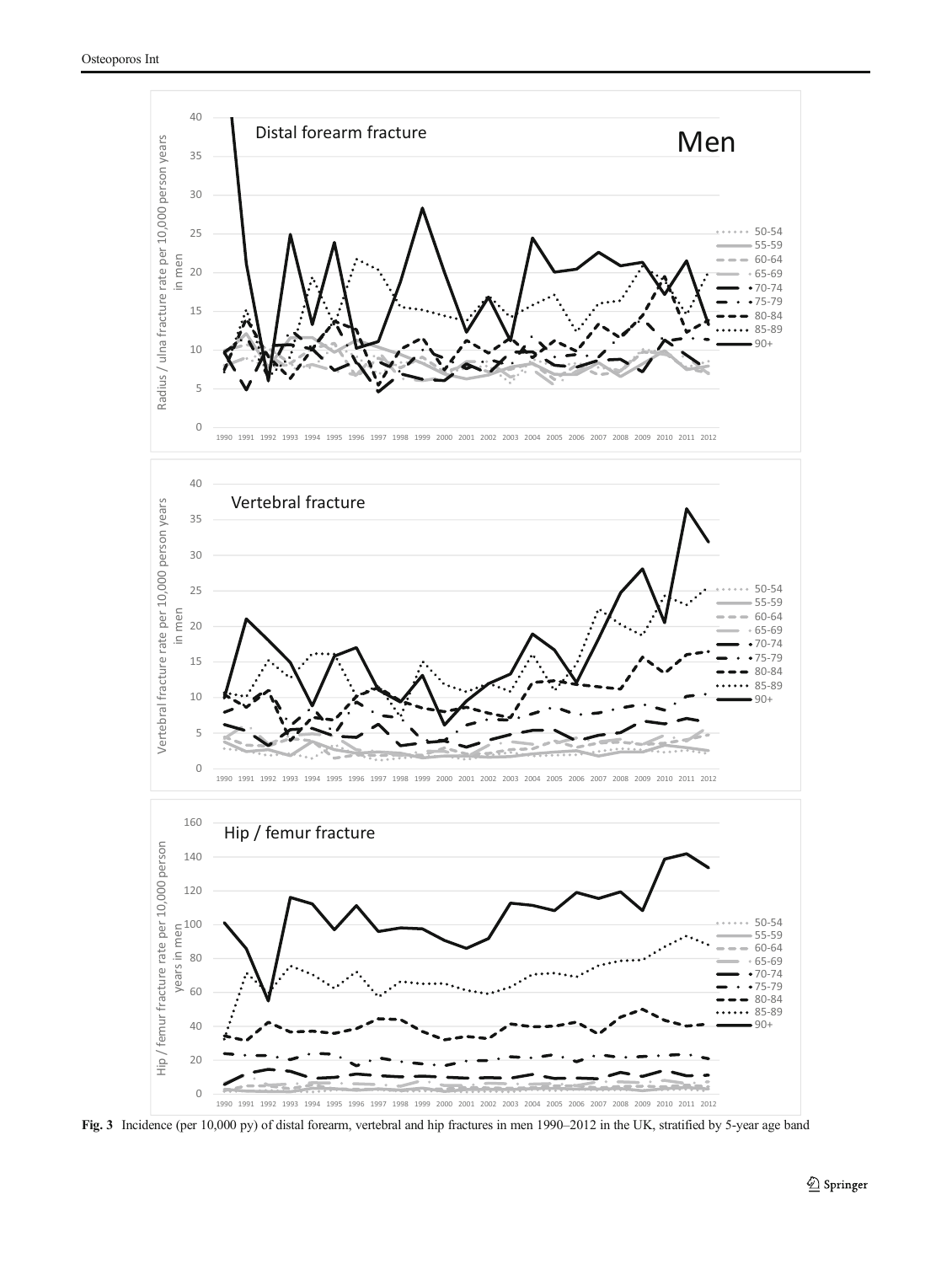adjusted incidence rates [\[1\]](#page-8-0), although recent data from Hong Kong, a highly urbanised area, suggest stabilisation of rates [\[10\]](#page-8-0).

Studies with a long-term follow-up of multiple types of fractures simultaneously are scarce, but recently, two such investigations have been published with data from the USA [\[19\]](#page-8-0) and Canada [\[20\]](#page-8-0). In the US study, the incidence of all fractures was  $470/10,000$  py in women and  $315/10,000$  py in men [\[19](#page-8-0)]. Of those, 70 % of patients had a single fracture and 30 % had two or more fractures. Compared with these US data [\[19](#page-8-0)], the overall fracture incidence in our study was much lower both in women (166 versus 320/10,000 py) and men (79 versus 211/10,000 py). The trends in the US and our study were concordant with an increasing incidence of vertebra, pelvis and ankle fractures in both sexes and decreasing incidence of radius/ulna fractures in women and patella fractures in men and women. The changes in other fractures were discordant, such as hip, humerus and tibia/fibula fractures. In the study from Canada, decreases in hip fractures in both sexes, and in forearm and humerus fractures in women, were reported, but there was no change in vertebral fracture incidence in either sex [\[20\]](#page-8-0). However, comparison of these findings with our study is difficult since high and low trauma fractures were analysed separately. The exact reasons for these differences in fracture incidence and secular trends over the last two decades between UK, Canada and US are unknown, but differences in study design, fracture ascertainment, approach to multiple fractures and ethnic distribution are all likely to play a role.

The mechanisms underlying the observed secular changes in age- and sex- adjusted fracture rates are poorly characterised but broadly fall into three categories [[1](#page-8-0)]. Firstly, rates may be affected by factors related to the distribution of age and demographics within age and sex strata. Secondly, factors may relate to the period in which the fractures occur. Thus, improved nutrition and a decreased cigarette smoking, lower levels of manual work and outdoor activity and changes in BMI are all likely to influence fracture rates [\[1\]](#page-8-0). The use of anti-osteoporosis medication, which has increased markedly over the last 20 years, has been shown to be unlikely to explain more than a small portion of any decrease in hip fracture rates [\[7\]](#page-8-0). Indeed, in a recent study from the UK using the CPRD, only 51.3 % of women and 33.6 % of men received anti-osteoporosis treatment after a hip fracture, despite this being a marked improvement on 10 years prior where 8.2 % of women and 4.1 % of men received treatment [\[37\]](#page-9-0). This dramatic "treatment gap" has been documented in other populations and should act as a huge incentive to improve identification of treatment of patients for treatment [[38\]](#page-9-0). Interestingly, although there were differences by fracture type, there did not seem to be any overall difference in secular trend between fracture types classified as osteoporotic compared with those which are not. Several studies have demonstrated the possibility of a third mechanism, that of factors acting early in life, that is, a "birth cohort" effect. Thus, prospective cohort studies from the USA [\[4](#page-8-0)] and UK [[39\]](#page-9-0) have both demonstrated altered age- and sex-specific fracture rates according to the year of birth after accounting for period and age. There is increasing evidence that the early life environment has effects on acquisition of peak bone mass and that poor growth in early life is associated with reduced bone mass at peak and in old age [[40](#page-9-0)] and with increased risk of hip fracture [\[41\]](#page-9-0). The specific environmental influences that might underlie these associations are beginning to be characterised and include factors such as maternal diet, lifestyle and physical activity during pregnancy [\[42](#page-9-0)] and maternal gestational 25(OH)-vitamin D concentrations [\[43](#page-9-0), [44\]](#page-9-0). Finally, it is possible that changes in clinical practice may have influenced the ascertainment and reporting of certain fracture types: For example, rib fractures in the UK are now rarely the subject of radiographic confirmation; in contrast, there has been a great deal of effort internationally to increase awareness of vertebral fractures, both clinically and radiographically [[45](#page-9-0)]. Such changes might have contributed to the decrease in the incidence of rib fractures and the increase in vertebral fractures that we observed.

We studied age- and sex-specific rates of a wide range of fractures in the population 50 years or over, across a total of 23 years in a single database, in which such events were captured uniformly. However, there are some limitations that should be considered in the interpretation of our results. Firstly, although hip and vertebral fractures recorded in CPRD have been shown to be reliably coded [[27](#page-9-0)], it is nevertheless possible that some fractures may have been misclassified as soft tissue injuries or incorrectly coded. In common with many other primary care databases, it is possible that fractures treated purely on an outpatient basis may have been less reliably captured than those necessitating hospital admission, most likely leading to an underestimation of incidence rates overall. Secondly, we were not able to examine in detail potential reasons for changes in incidence rates or to investigate, for example, whether alterations to the age and sex structure of the population and changes in factors such as adiposity, physical activity, alcohol intake and smoking might explain any of the secular trends observed. Thirdly, owing to the difficulty in distinguishing two separate fractures of the same site, close in time, from a second reporting of a first fracture, we did not include second fracture at an individual site, which again will lead to an underestimate of fracture incidence. Fourthly, owing to the extremely large number of individuals in the dataset, it was not possible to readily calculate incidence on the basis of exact dates of fracture and time at risk. Although this will have led to some minor loss of resolution in the results (the same methodology was used for all fractures across the whole calendar period), there is no reason to think that it will have systematically changed our findings overall. Finally, CPRD covers 7 % of the UK population [\[25](#page-8-0)] and therefore may not fully represent fracture rates in all areas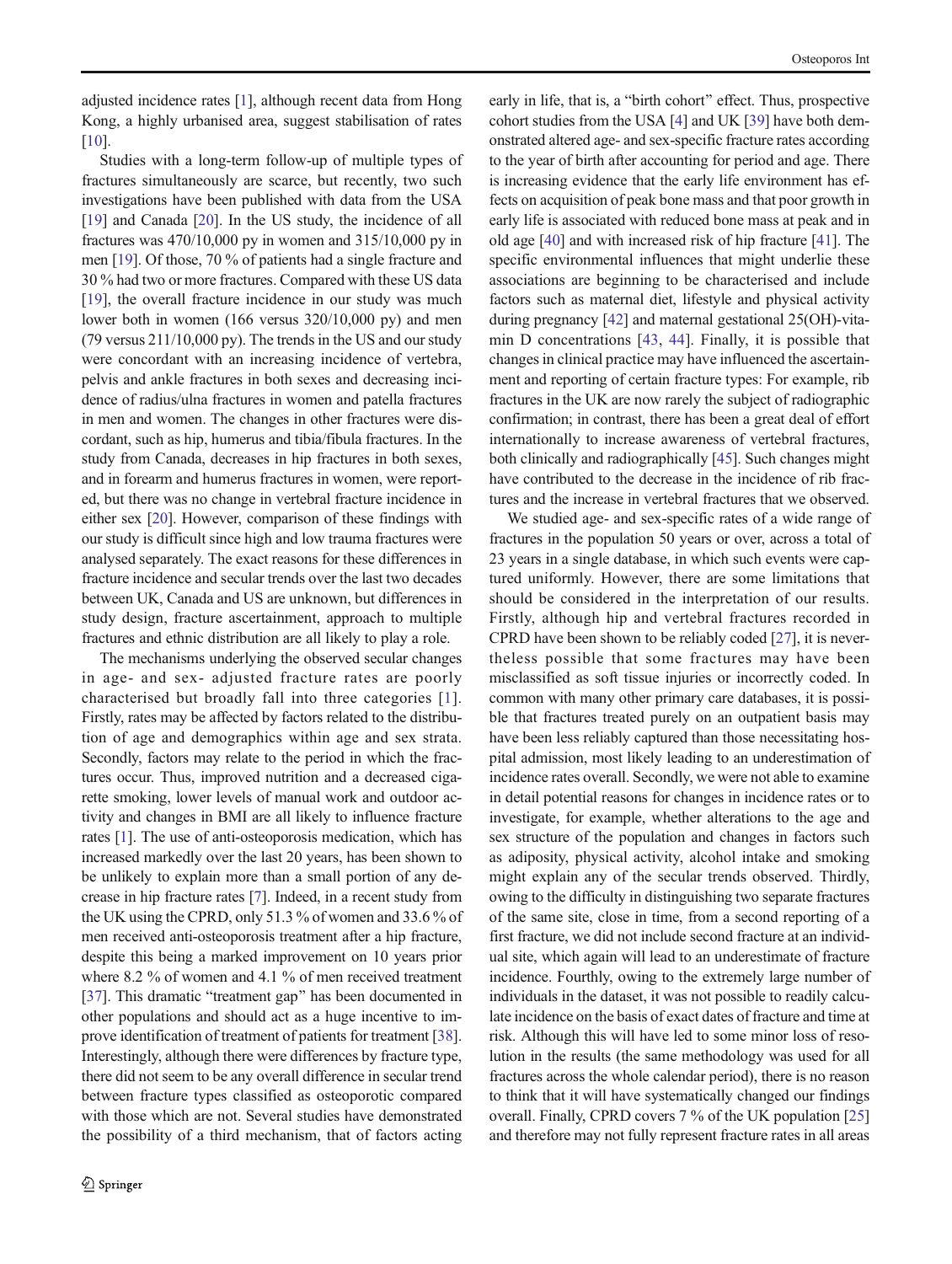<span id="page-8-0"></span>of the UK. However, the GP practices are widely distributed around the UK, and the dataset has been shown to be generally representative of the UK population [25].

In conclusion, in contrast to the plateau or decrease in ageand sex-adjusted rates of hip fracture observed in many studies, we observed an increasing rate in men, and for many other facture sites in either men, women or both sexes. Given the exponential rise of incidence with age for fractures at many sites [23] and the increasingly elderly demographic globally [2], we are clearly facing a growing burden from osteoporotic fracture in future years. Our findings thus add support to the call for global action to detect, assess and appropriately treat those at high fracture risk and to close the treatment gap [\[38\]](#page-9-0) for those who experience a low trauma fracture.

Acknowledgments TPvS and NCH are joint senior author. EMC is supported by the NIHR. The work was supported by a grant from the National Osteoporosis Society. This work was further supported by grants from the Medical Research Council, British Heart Foundation, Arthritis Research UK, National Institute for Health Research (NIHR) Southampton Biomedical Research Centre, University of Southampton and University Hospital Southampton NHS Foundation Trust, and NIHR Musculoskeletal Biomedical Research Unit, University of Oxford.

#### Compliance with ethical standards

Funding The work was supported by a grant from the National Osteoporosis Society. This work was further supported by grants from the Medical Research Council, British Heart Foundation, Arthritis Research UK, National Institute for Health Research (NIHR) Southampton Biomedical Research Centre, University of Southampton and University Hospital Southampton NHS Foundation Trust, and NIHR Musculoskeletal Biomedical Research Unit, University of Oxford.

### Conflicts of interest None.

### References

- 1. Cooper C, Cole ZA, Holroyd CR, Earl SC, Harvey NC, Dennison EM, Melton LJ, Cummings SR, Kanis JA (2011) Secular trends in the incidence of hip and other osteoporotic fractures. Osteoporos Int 22(5):1277–1288
- 2. Cooper C, Campion G, Melton LJ (1992) Hip fractures in the elderly: a world-wide projection. Osteoporos Int 2(6):285–289
- 3. Gullberg B, Johnell O, Kanis JA (1997) World-wide projections for hip fracture. Osteoporos Int 7(5):407–413
- 4. Samelson EJ, Zhang Y, Kiel DP, Hannan MT, Felson DT (2002) Effect of birth cohort on risk of hip fracture: age-specific incidence rates in the Framingham Study. Am J Public Health 92(5):858–862
- 5. Hernandez JL, Olmos JM, Alonso MA, Gonzalez-Fernandez CR, Martinez J, Pajaron M, Llorca J, Gonzalez-Macias J (2006) Trend in hip fracture epidemiology over a 14-year period in a Spanish population. Osteoporos Int 17(3):464–470
- 6. Rogmark C, Sernbo I, Johnell O, Nilsson JA (1999) Incidence of hip fractures in Malmo, Sweden, 1992–1995. A trend-break. Acta Orthop Scand 70(1):19–22
- 7. Brauer CA, Coca-Perraillon M, Cutler DM, Rosen AB (2009) Incidence and mortality of hip fractures in the United States. JAMA 302(14):1573–1579. doi:[10.1001/jama.2009.1462](http://dx.doi.org/10.1001/jama.2009.1462)
- 8. Leslie WD, O'Donnell S, Jean S, Lagace C, Walsh P, Bancej C, Morin S, Hanley DA, Papaioannou A (2009) Trends in hip fracture rates in Canada. JAMA 302(8):883–889. doi:[10.1001/](http://dx.doi.org/10.1001/jama.2009.1231) [jama.2009.1231](http://dx.doi.org/10.1001/jama.2009.1231)
- 9. Orces CH (2011) Trends in hip fracture rates in Ecuador and projections for the future. Rev Panam Salud Publica 29(1):27–31
- 10. Chau PH, Wong M, Lee A, Ling M, Woo J (2013) Trends in hip fracture incidence and mortality in Chinese population from Hong Kong 2001–09. Age Ageing 42(2):229–233. doi: [10.1093/ageing/afs177](http://dx.doi.org/10.1093/ageing/afs177)
- 11. Siggeirsdottir K, Aspelund T, Jonsson BY, Mogensen B, Gudmundsson EF, Gudnason V, Sigurdsson G (2014) Epidemiology of fractures in Iceland and secular trends in major osteoporotic fractures 1989–2008. Osteoporos Int 25(1):211–219. doi[:10.1007/s00198-013-2422-6](http://dx.doi.org/10.1007/s00198-013-2422-6)
- 12. Oudshoorn C, Hartholt KA, Zillikens MC, Panneman MJ, van der Velde N, Colin EM, Patka P, van der Cammen TJ (2012) Emergency department visits due to vertebral fractures in the Netherlands, 1986–2008: steep increase in the oldest old, strong association with falls. Injury 43(4):458–461. doi[:10.1016/j.injury.](http://dx.doi.org/10.1016/j.injury.2011.09.014) [2011.09.014](http://dx.doi.org/10.1016/j.injury.2011.09.014)
- 13. Nanninga GL, de Leur K, Panneman MJ, van der Elst M, Hartholt KA (2014) Increasing rates of pelvic fractures among older adults: the Netherlands, 1986–2011. Age Ageing 43(5):648–653. doi[:10.](http://dx.doi.org/10.1093/ageing/aft212) [1093/ageing/aft212](http://dx.doi.org/10.1093/ageing/aft212)
- 14. Palvanen M, Kannus P, Niemi S, Parkkari J (1998) Secular trends in the osteoporotic fractures of the distal humerus in elderly women. Eur J Epidemiol 14(2):159–164
- 15. Palvanen M, Kannus P, Niemi S, Parkkari J (2004) Hospital-treated minimal-trauma rib fractures in elderly Finns: long-term trends and projections for the future. Osteoporos Int 15(8):649–653
- 16. Palvanen M, Kannus P, Niemi S, Parkkari J (2010) Secular trends in distal humeral fractures of elderly women: nationwide statistics in Finland between 1970 and 2007. Bone 46(5):1355–1358. doi[:10.](http://dx.doi.org/10.1016/j.bone.2009.11.025) [1016/j.bone.2009.11.025](http://dx.doi.org/10.1016/j.bone.2009.11.025)
- 17. Kannus P, Niemi S, Palvanen M, Sievanen H, Parkkari J, Jarvinen M (2008) Rising incidence of low-trauma fractures of the calcaneus and foot among Finnish older adults. J Gerontol A Biol Sci Med Sci 63(6):642–645
- 18. Kannus P, Niemi S, Parkkari J, Sievanen H, Palvanen M (2009) Declining incidence of low-trauma knee fractures in elderly women: nationwide statistics in Finland between 1970 and 2006. Osteoporos Int 20(1):43–46. doi:[10.1007/s00198-008-0625-z](http://dx.doi.org/10.1007/s00198-008-0625-z)
- 19. Amin S, Achenbach SJ, Atkinson EJ, Khosla S, Melton LJ 3rd (2014) Trends in fracture incidence: a population-based study over 20 years. J Bone Miner Res 29(3):581–589. doi:[10.1002/jbmr.2072](http://dx.doi.org/10.1002/jbmr.2072)
- 20. Leslie WD, Sadatsafavi M, Lix LM, Azimaee M, Morin S, Metge CJ, Caetano P (2011) Secular decreases in fracture rates 1986–2006 for Manitoba, Canada: a population-based analysis. Osteoporos Int 22(7):2137–2143. doi[:10.1007/s00198-010-1470-4](http://dx.doi.org/10.1007/s00198-010-1470-4)
- 21. Svedbom A, Hernlund E, Ivergard M, Compston J, Cooper C, Stenmark J, McCloskey EV, Jonsson B, Kanis JA (2013) Osteoporosis in the European Union: a compendium of country-specific reports. Arch Osteoporos 8(1–2):137. doi[:10.](http://dx.doi.org/10.1007/s11657-013-0137-0) [1007/s11657-013-0137-0](http://dx.doi.org/10.1007/s11657-013-0137-0)
- 22. Bliuc D, Nguyen ND, Milch VE, Nguyen TV, Eisman JA, Center JR (2009) Mortality risk associated with low-trauma osteoporotic fracture and subsequent fracture in men and women. JAMA 301(5):513–521
- 23. Harvey N, Dennison E, Cooper C (2010) Osteoporosis: impact on health and economics. Nat Rev Rheumatol 6(2):99–105
- 24. Walley T, Mantgani A (1997) The UK General Practice Research Database. Lancet 350(9084):1097–1099. doi:[10.1016/s0140-](http://dx.doi.org/10.1016/s0140-6736(97)04248-7) [6736\(97\)04248-7](http://dx.doi.org/10.1016/s0140-6736(97)04248-7)
- 25. Herrett E, Gallagher AM, Bhaskaran K, Forbes H, Mathur R, van Staa T, Smeeth L (2015) Data resource profile: Clinical Practice